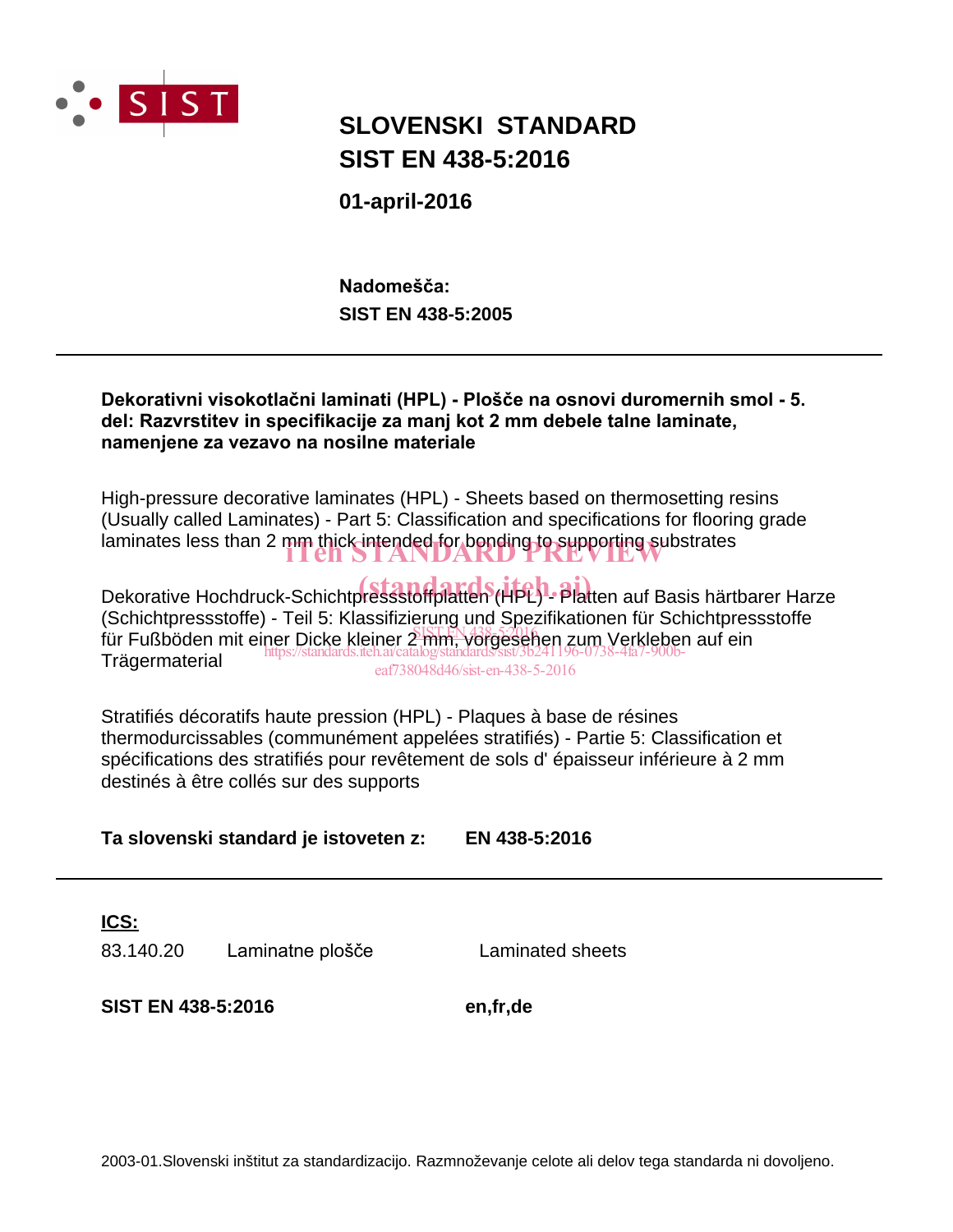

# iTeh STANDARD PREVIEW (standards.iteh.ai)

SIST EN 438-5:2016 https://standards.iteh.ai/catalog/standards/sist/3b241196-0738-4fa7-900beaf738048d46/sist-en-438-5-2016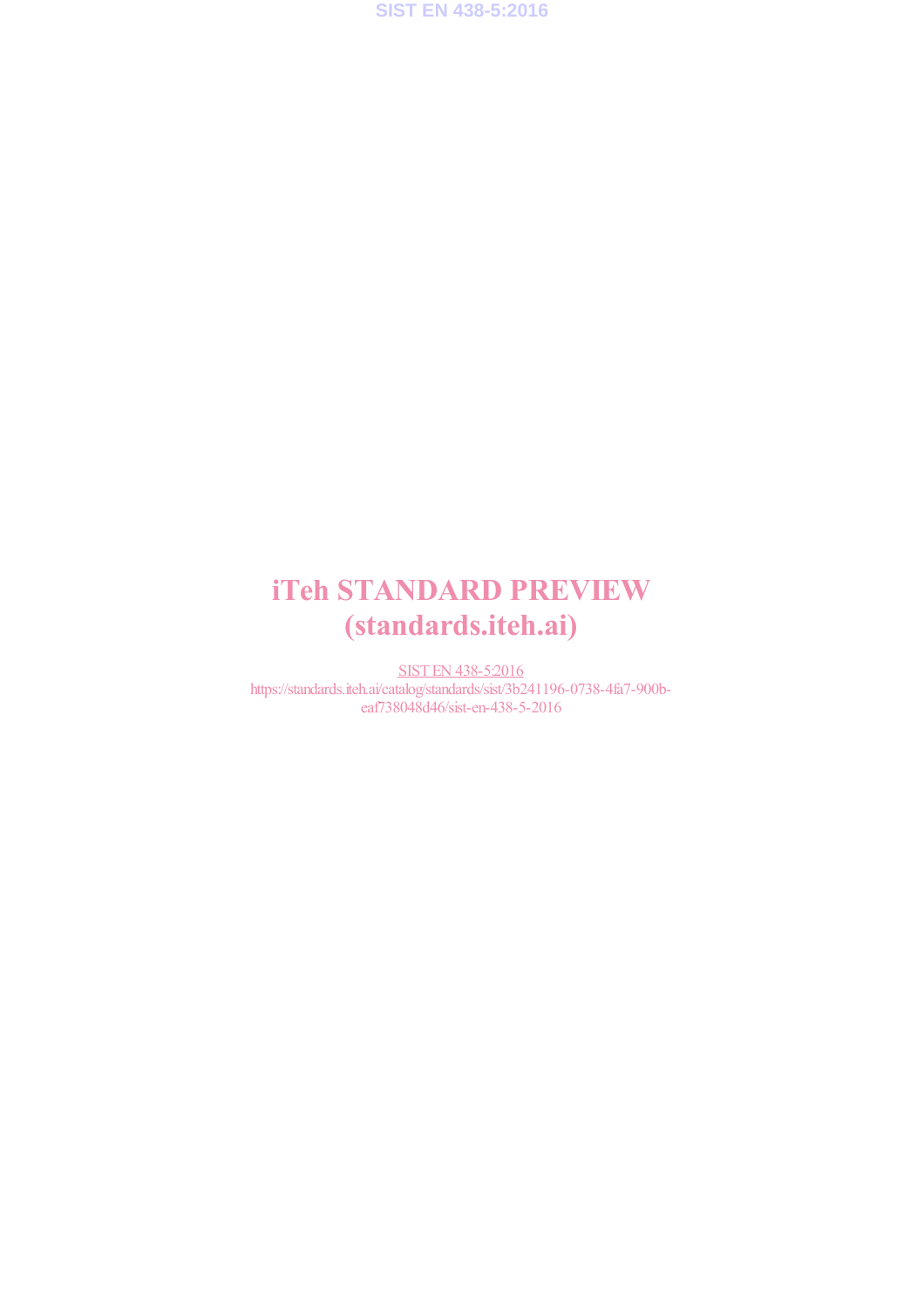#### **SIST EN 438-5:2016**

# EUROPEAN STANDARD NORME EUROPÉENNE EUROPÄISCHE NORM

# **EN 438-5**

February 2016

ICS 83.140.20 Supersedes EN 438-5:2005

English Version

# High-pressure decorative laminates (HPL) - Sheets based on thermosetting resins (usually called laminates) - Part 5: Classification and specifications for flooring grade laminates less than 2 mm thick intended for bonding to supporting substrates

Stratifiés décoratifs haute pression (HPL) - Plaques à base de résines thermodurcissables (communément appelées stratifiés) - Partie 5: Classification et spécifications des stratifiés pour revêtement de sols d'épaisseur inférieure à 2 mm destinés à être collés sur

 Dekorative Hochdruck-Schichtpressstoffplatten (HPL) - Platten auf Basis härtbarer Harze (Schichtpressstoffe) - Teil 5: Klassifizierung und Spezifikationen für Schichtpressstoffe für Fußböden mit einer Dicke kleiner 2 mm, vorgesehen zum Verkleben auf ein Trägermaterial

des supports

This European Standard was approved by CEN on 13 December 2015. iTeh STANDARD PREVIEW

This European Standard was approved by EEN on 15 Becember 2015.<br>CEN members are bound to comply with the CEN/CENELEC Internal Regulations which stipulate the conditions for giving this European Standard the status of a national standard without any alteration. Up-to-date lists and bibliographical references concerning such national standards may be obtamed on application to the CEN-CENELEC Management Centre or to any CEN member. https://standards.iteh.ai/catalog/standards/sist/3b241196-0738-4fa7-900b-

eaf738048d46/sist-en-438-5-2016

This European Standard exists in three official versions (English, French, German). A version in any other language made by translation under the responsibility of a CEN member into its own language and notified to the CEN-CENELEC Management Centre has the same status as the official versions.

CEN members are the national standards bodies of Austria, Belgium, Bulgaria, Croatia, Cyprus, Czech Republic, Denmark, Estonia, Finland, Former Yugoslav Republic of Macedonia, France, Germany, Greece, Hungary, Iceland, Ireland, Italy, Latvia, Lithuania, Luxembourg, Malta, Netherlands, Norway, Poland, Portugal, Romania, Slovakia, Slovenia, Spain, Sweden, Switzerland, Turkey and United Kingdom.



EUROPEAN COMMITTEE FOR STANDARDIZATION COMITÉ EUROPÉEN DE NORMALISATION EUROPÄISCHES KOMITEE FÜR NORMUNG

**CEN-CENELEC Management Centre: Avenue Marnix 17, B-1000 Brussels** 

© 2016 CEN All rights of exploitation in any form and by any means reserved worldwide for CEN national Members.

Ref. No. EN 438-5:2016 E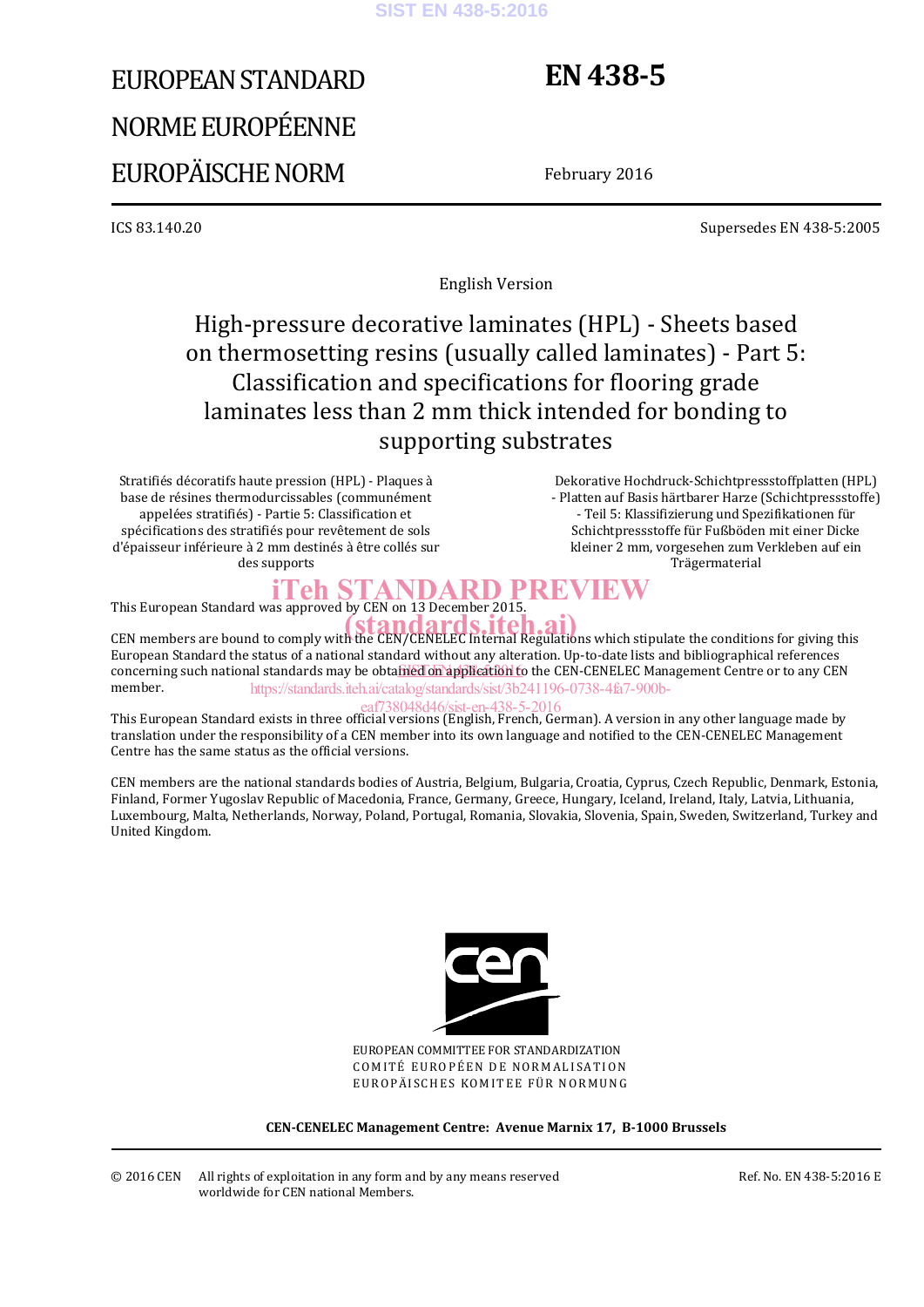# **Contents**

| $\mathbf{1}$            |                                                                                                                                                                                                                                                                                                                                                                                                                                                                                                                                                                                    |  |
|-------------------------|------------------------------------------------------------------------------------------------------------------------------------------------------------------------------------------------------------------------------------------------------------------------------------------------------------------------------------------------------------------------------------------------------------------------------------------------------------------------------------------------------------------------------------------------------------------------------------|--|
| $\overline{2}$          |                                                                                                                                                                                                                                                                                                                                                                                                                                                                                                                                                                                    |  |
| $\overline{\mathbf{3}}$ |                                                                                                                                                                                                                                                                                                                                                                                                                                                                                                                                                                                    |  |
|                         | $\label{thm:main} \text{Terms and definitions.} \tiny\text{} \tiny\text{} \tiny\text{} \tiny\text{} \tiny\text{} \tiny\text{} \tiny\text{} \tiny\text{} \tiny\text{} \tiny\text{} \tiny\text{} \tiny\text{} \tiny\text{} \tiny\text{} \tiny\text{} \tiny\text{} \tiny\text{} \tiny\text{} \tiny\text{} \tiny\text{} \tiny\text{} \tiny\text{} \tiny\text{} \tiny\text{} \tiny\text{} \tiny\text{} \tiny\text{} \tiny\text{} \tiny\text{} \$<br>3.1<br>3.2                                                                                                                          |  |
| 4                       | $\label{thm:main} Classification~system.$                                                                                                                                                                                                                                                                                                                                                                                                                                                                                                                                          |  |
| 5                       |                                                                                                                                                                                                                                                                                                                                                                                                                                                                                                                                                                                    |  |
|                         | $\label{cor:nonlinear} \begin{minipage}[t]{0.9\linewidth} \textbf{Compliance} \end{minipage} \begin{minipage}[t]{0.9\linewidth} \textbf{Inspecation requirements} \end{minipage} \begin{minipage}[t]{0.9\linewidth} \textbf{Conplacement} \end{minipage} \begin{minipage}[t]{0.9\linewidth} \textbf{Conplacement} \end{minipage} \begin{minipage}[t]{0.9\linewidth} \textbf{Conplacement} \end{minipage} \begin{minipage}[t]{0.9\linewidth} \textbf{Conplacement} \end{minipage} \begin{minipage}[t]{0.9\linewidth} \textbf{Conplacement} \end{minipage} \begin{minipage}[$<br>5.1 |  |
|                         | 5.2                                                                                                                                                                                                                                                                                                                                                                                                                                                                                                                                                                                |  |
|                         | 5.2.1                                                                                                                                                                                                                                                                                                                                                                                                                                                                                                                                                                              |  |
|                         | 5.2.2                                                                                                                                                                                                                                                                                                                                                                                                                                                                                                                                                                              |  |
|                         | 5.2.3                                                                                                                                                                                                                                                                                                                                                                                                                                                                                                                                                                              |  |
|                         | 5.2.4                                                                                                                                                                                                                                                                                                                                                                                                                                                                                                                                                                              |  |
|                         | 5.2.5                                                                                                                                                                                                                                                                                                                                                                                                                                                                                                                                                                              |  |
|                         | 5.3                                                                                                                                                                                                                                                                                                                                                                                                                                                                                                                                                                                |  |
|                         | 5.4                                                                                                                                                                                                                                                                                                                                                                                                                                                                                                                                                                                |  |
|                         | 5.4.1                                                                                                                                                                                                                                                                                                                                                                                                                                                                                                                                                                              |  |
|                         | 5.4.2<br>5.5                                                                                                                                                                                                                                                                                                                                                                                                                                                                                                                                                                       |  |
|                         | $20f7290A9346/$ gigt op 429 5 2016                                                                                                                                                                                                                                                                                                                                                                                                                                                                                                                                                 |  |

eaf738048d46/sist-en-438-5-2016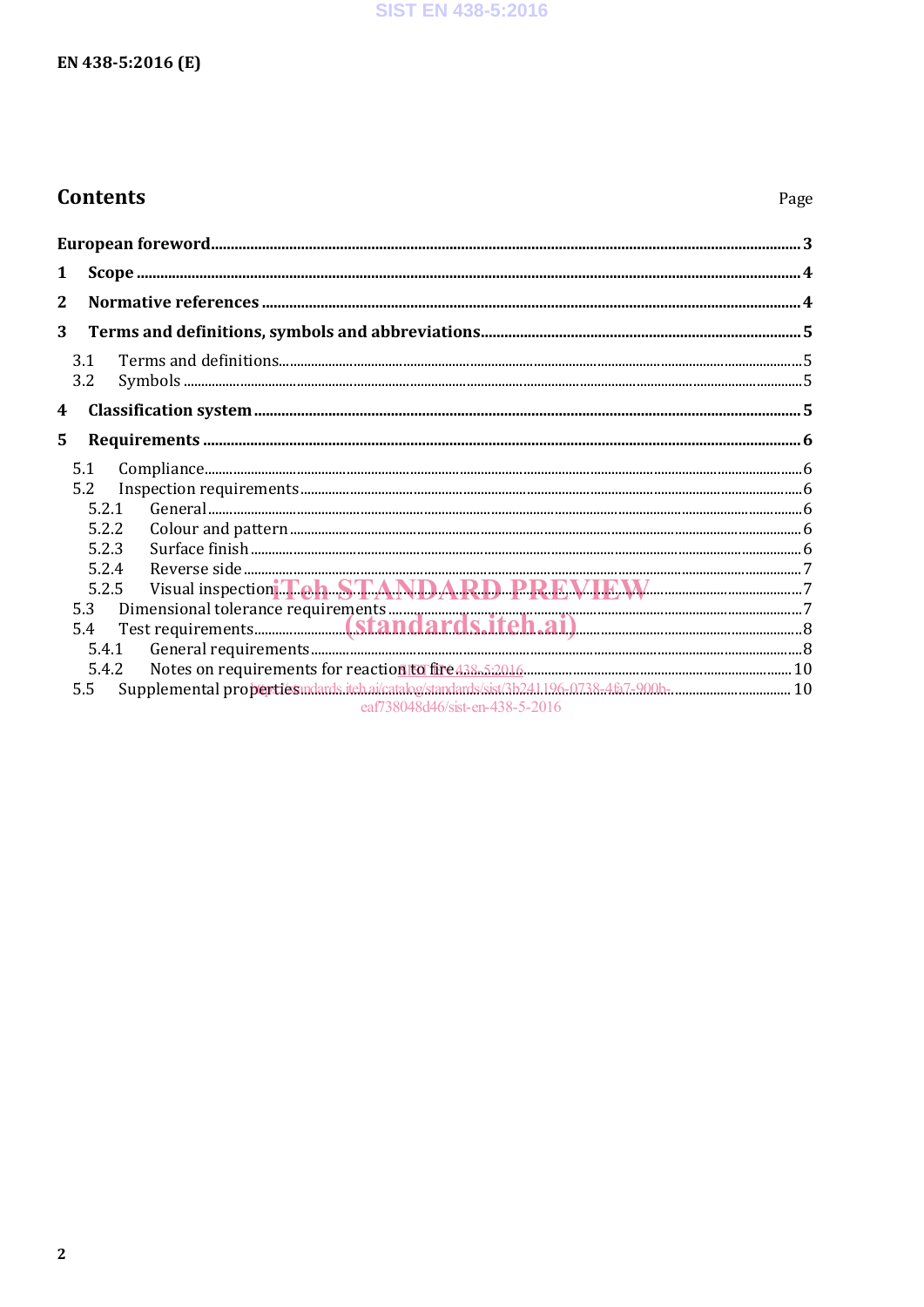# **European foreword**

This document (EN 438-5:2016) has been prepared by Technical Committee CEN/TC 249 "Plastics", the secretariat of which is held by NBN.

This European Standard shall be given the status of a national standard, either by publication of an identical text or by endorsement, at the latest by August 2016, and conflicting national standards shall be withdrawn at the latest by August 2016.

Attention is drawn to the possibility that some of the elements of this document may be the subject of patent rights. CEN [and/or CENELEC] shall not be held responsible for identifying any or all such patent rights.

This document supersedes EN 438-5:2005.

EN 438, *High-pressure decorative laminates (HPL) — Sheets based on thermosetting resins (usually called laminates)*, consists of the following parts:

- *Part 1: Introduction and general information*
- *Part 2: Determination of properties*
- $-$  Part 3: Classification and specifications for laminates less than 2 mm thick intended for bonding to *supporting substrates* (standards.iteh.ai)
- *Part 4: Classification and specifications for Compact laminates of thickness 2 mm and greater* SIST EN 438-5:2016
- Part 5: Classification and specifications for flooring grade laminates less than 2 mm thick intended for **bonding to supporting substrates** 738048d46/sist-en-438-5-2016
- *Part 6: Classification and specifications for Exterior-grade Compact laminates of thickness 2 mm and greater*
- *Part 7: Compact laminate and HPL composite panels for internal and external wall and ceiling finishes*
- *Part 8: Classification and specifications for design laminates*
- *Part 9: Classification and specifications for alternative core laminates*

According to the CEN-CENELEC Internal Regulations, the national standards organizations of the following countries are bound to implement this European Standard: Austria, Belgium, Bulgaria, Croatia, Cyprus, Czech Republic, Denmark, Estonia, Finland, Former Yugoslav Republic of Macedonia, France, Germany, Greece, Hungary, Iceland, Ireland, Italy, Latvia, Lithuania, Luxembourg, Malta, Netherlands, Norway, Poland, Portugal, Romania, Slovakia, Slovenia, Spain, Sweden, Switzerland, Turkey and the United Kingdom.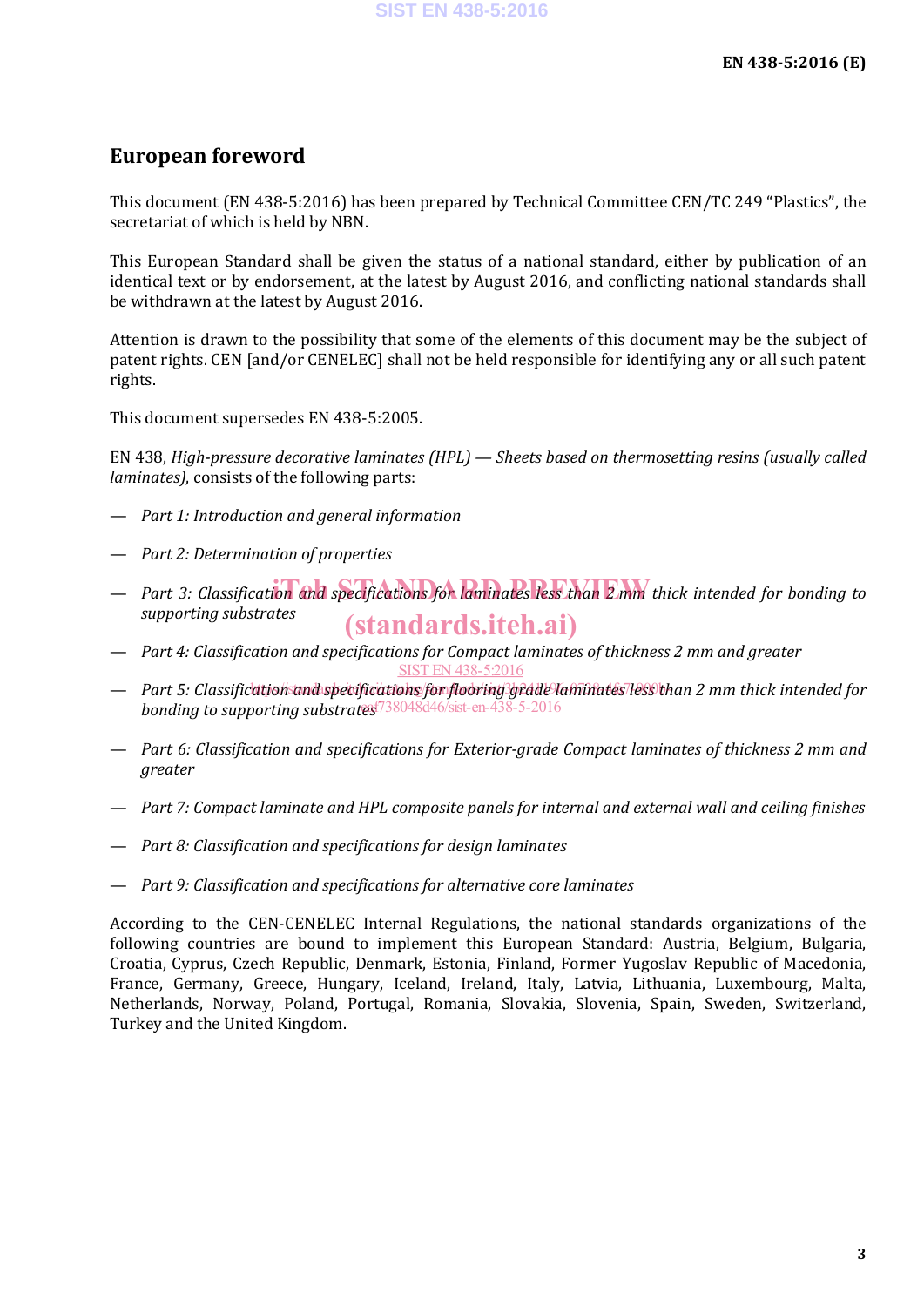#### **1 Scope**

This European Standard applies to six classes of flooring grade laminates less than 2 mm thick produced by using a high pressure process, intended for bonding to supporting substrates, to produce HPL flooring elements. For laminate floor covering applications they meet the surface property requirements specified in EN 13329.

High-pressure decorative flooring laminates are characterised by their high resistance to abrasion, aesthetic qualities and durability. They have good hygienic and anti-static properties and are easy to clean and maintain.

The requirements in this document apply only to the high-pressure laminate, and additional properties will need to be specified in order to define the functional performance of the finished flooring product.

This European Standard applies only to decorative laminates as defined in Clause 3.

EN 438-2 specifies the methods of test relevant to this European Standard.

#### **2 Normative references**

The following documents, in whole or in part, are normatively referenced in this document and are indispensable for its application. For dated references, only the edition cited applies. For undated references, the latest edition of the referenced document (including any amendments) applies.

EN 316, *Wood fibre boards — Definition, classification and symbols*

EN 438-2:2016, *High-pressure decorative laminates* (HPL) – *Sheets based on thermosetting resins div* 150 2.2010, *ingh pressare according haminates* (*in 2)*<br>(usually called laminates) — Part 2: Determination of properties **h.ai**)

EN 12721, *Furniture — Assessment of surface re<u>sistance to wet</u> heat* 

EN 13329, Laminate floor coverings — <sub>eaf</sub>-Elements <sub>si</sub>with<sub>43</sub>a<sub>-5</sub>surface layer based on aminoplastic *thermosetting resins — Specifications, requirements and test methods* https://standards.iteh.ai/catalog/standards/sist/3b241196-0738-4fa7-900b-

EN 13501-1, *Fire classification of construction products and building elements — Part 1: Classification using data from reaction to fire tests*

EN 13722, *Furniture — Assessment of the surface gloss*

EN 16094, *Laminate floor coverings — Test method for the determination of micro-scratch resistance*

EN 61340-4-1, *Electrostatics — Part 4-1: Standard test methods for specific applications — Electrical resistance of floor coverings and installed floors (IEC 61340-4-1)*

EN ISO 1183-1, *Plastics — Methods for determining the density of non-cellular plastics — Part 1: Immersion method, liquid pyknometer method and titration method (ISO 1183-1)*

EN ISO 9239-1, *Reaction to fire tests for floorings — Part 1: Determination of the burning behaviour using a radiant heat source (ISO 9239-1)*

EN ISO 10874, *Resilient, textile and laminate floor coverings — Classification (ISO 10874)*

EN ISO 11664-2, *Colorimetry — Part 2: CIE standard illuminants (ISO 11664-2)*

EN ISO 11925-2, *Reaction to fire tests - Ignitability of products subjected to direct impingement of flame — Part 2: Single-flame source test (ISO 11925-2)*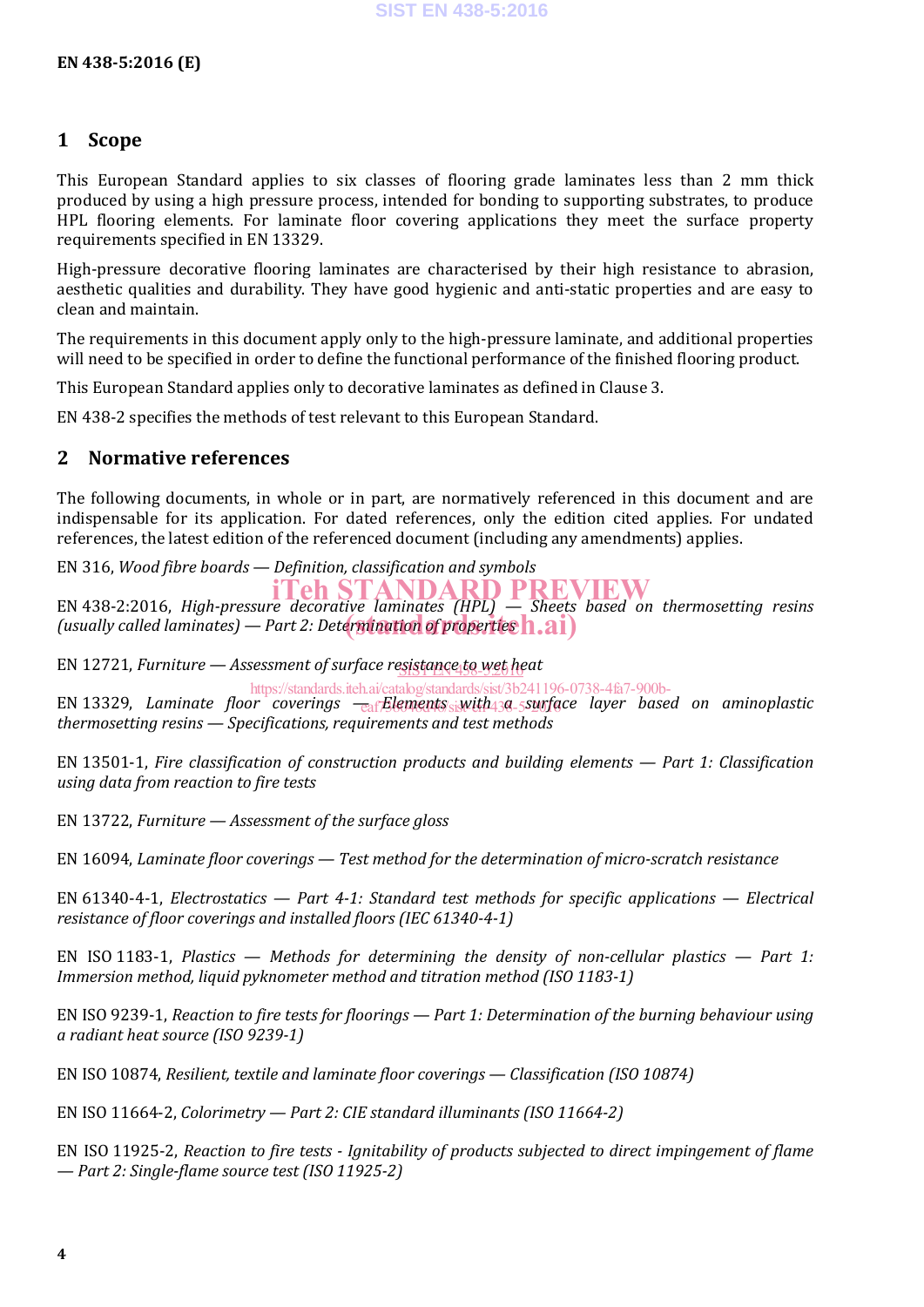# **3 Terms and definitions, symbols and abbreviations**

### **3.1 Terms and definitions**

For the purposes of this document, the following terms and definitions apply.

# **3.1.1**

## **high-pressure decorative laminate(s)**

#### **HPL**

sheet(s) consisting of decorative surface layer(s) and core layers bonded together by an high pressure process

Note 1 to entry: Typical values for the high pressure process are a temperature of  $\geq 120$  °C and a pressure of  $\geq 5$ MPa.

### **3.1.2**

#### **surface layer**

upper decorative layer consisting in one or more sheets of fibrous material (usually paper) impregnated with aminoplastic thermosetting resins (usually melamine based resins)

Note 1 to entry: The surface layer(s) on one side, having decorative colours or designs, are impregnated typically with melamine based resins and may contain special surface additives to improve abrasion resistance.

Note 2 to entry: The back of the sheet(s) is made suitable for adhesive bonding to a substrate.

iTeh STANDARD PREVIEW

#### **3.1.3 core layer**

# (standards.iteh.ai)

fibrous material (usually paper) impregnated with thermosetting resins (usually phenolic based resins) SIST EN 438-5:2016

#### **3.2 Symbols**

https://standards.iteh.ai/catalog/standards/sist/3b241196-0738-4fa7-900beaf738048d46/sist-en-438-5-2016

For the purpose of this document, the following symbol applies.

*t* nominal thickness

## **4 Classification system**

The classification system makes reference to EN ISO 10874 (level of use) in combination with the abrasion class (AC) given by a numerical rating of 1 to 6 defining the level of abrasion resistance, 6 being the highest and 1 the lowest performance.

Table 1 shows how the six abrasion classes of flooring grade laminate relate to level of use and some examples of typical applications.

Flooring grade laminates are specified according to abrasion class e.g. HPL/EN 438-5/AC1.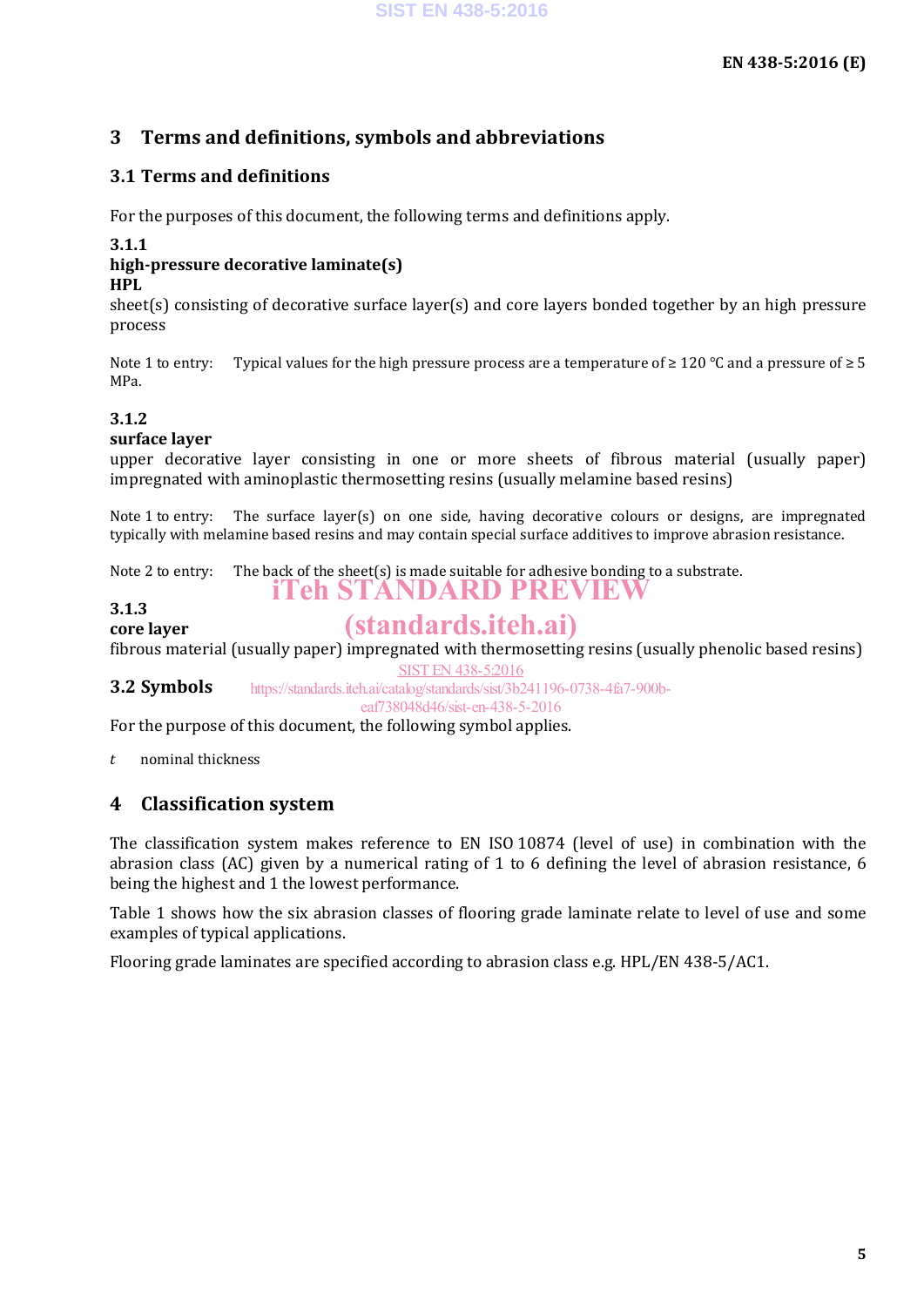| <b>EN ISO 10874</b><br>classification | Level of use                | <b>Description</b>                                           | <b>Examples of applications</b>                                                       | <b>Abrasion</b><br>class |  |
|---------------------------------------|-----------------------------|--------------------------------------------------------------|---------------------------------------------------------------------------------------|--------------------------|--|
| 21                                    | Moderate domestic           | Residential areas with<br>or intermittent<br>low<br>use      | Bedrooms                                                                              | AC1                      |  |
| 22                                    | General domestic            | Residential areas with<br>medium use                         | Living rooms, entrance halls                                                          | AC <sub>2</sub>          |  |
| 23                                    | Heavy domestic              | Residential areas with<br>intense use                        | Living rooms, entrance halls                                                          |                          |  |
| 31                                    | Moderate commercial         | Commercial<br>areas<br>with<br>low<br>or<br>intermittent use | Hotel rooms, small<br>offices,<br>hotels boutiques                                    | AC <sub>3</sub>          |  |
| 32                                    | General commercial          | Commercial<br>areas<br>with medium use                       | Classrooms,<br>offices,<br>small<br>hotel boutiques                                   | AC4                      |  |
| 33                                    | Heavy commercial            | Commercial<br>areas<br>with heavy use                        | Corridors, department stores,<br>schools, multipurpose<br>halls,<br>open plan offices | AC <sub>5</sub>          |  |
| 34                                    | heavy<br>Very<br>commercial | Commercial<br>areas<br>with very heavy use                   | Airports, multi-purpose halls,<br>halls, department<br>counter<br>stores              | AC6                      |  |

**Table 1 — Classification system and typical applications**

# **5 Requirements**

# (standards.iteh.ai)

## **5.1 Compliance**

#### SIST EN 438-5:2016

https://standards.iteh.ai/catalog/standards/sist/3b241196-0738-4fa7-900b-

Laminates classified in Table 1 shall meet all appropriate requirements specified in 5.2, 5.3, and 5.4. This applies to both full-size sheets and cut-to-size panels.

## **5.2 Inspection requirements**

## **5.2.1 General**

Inspection shall be carried out in accordance with EN 438-2:2016, Clause 4 at a distance of 1,5 m.

## **5.2.2 Colour and pattern**

When inspected in daylight or D65 standard illuminant, as specified in EN ISO 11664-2, and also under tungsten filament lightning illuminant A as specified in EN ISO 11664-2, a slight difference between the corresponding colour reference sample held by the supplier and the specimen under test is acceptable.

NOTE Where colour and surface finish are critical, it is advised that sheets be checked for colour and surfacefinish compatibility before fabrication or installation.

## **5.2.3 Surface finish**

When inspected at different viewing angles, there shall be no significant difference between the corresponding surface-finish reference sample held by the supplier and the specimen under test.

The maximum permitted deviations for the gloss value determined according to EN 13722 are:

| Gloss surface      | > 70 | $GU$ maximum deviation $\pm$ 15 GU         |
|--------------------|------|--------------------------------------------|
| Semi Gloss surface |      | $30 - 70$ GU maximum deviation $\pm 10$ GU |